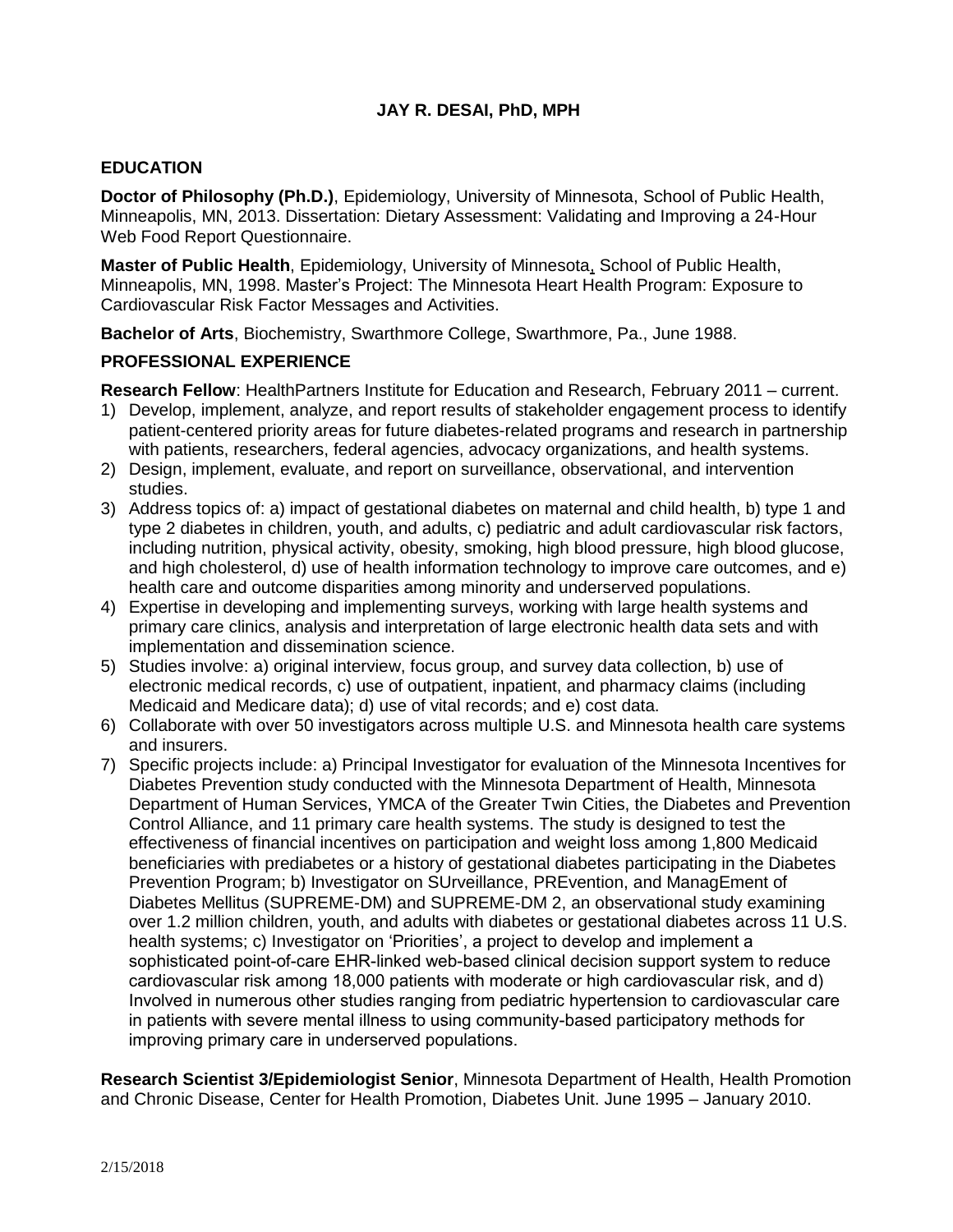- 1) Provided statewide leadership and technical expertise in developing, conducting, evaluating and disseminating county-level, state, and national data to support data-driven and evidencebased health programs, strategic planning, and policies in Minnesota and nationally.
- 2) Ensured and facilitated strong internal and external (local, State, and National) partnerships to leverage data capacity and programmatic use.
- 3) Convened and participated in statewide planning and data committees such as the Minnesota Diabetes Steering Committee, the Minnesota Diabetes Surveillance and Data Review Advisory Group, the Minnesota Institutional Review Board, and the American Indian Diabetes Prevention Task Force.
- 4) Provided leadership in developing Statewide and National stakeholder driven strategic planning initiatives for diabetes and diabetes prevention. That latter included being the Principal Investigator for two CDC and NACDD diabetes prevention grants (see below).
- 5) Principal Investigator for the CDC Diabetes Primary Prevention Initiative which included developing and using systems approaches and modeling to support strategic planning and policy initiatives for diabetes and diabetes prevention
- 6) Worked in content areas of diabetes, diabetes prevention, nutrition, physical activity, obesity, smoking, maternal and child health, gestational diabetes, cardiovascular disease, arthritis, and health disparities.
- 7) Gained experience in planning, developing, and working with a) vital records (birth and death records; infant mortality), b) national and local survey data such as BRFSS, PRAMS, Minnesota Healthy Eating Surveys, Minnesota Physical Activity Surveys, and SHAPE, c) Medicaid and Medicare claims data, d) Minnesota Hospital Discharge Data, and d) various alternative data sources such as Minnesota Driver's Licenses, Minnesota Community Measurement, Geographic Information Systems (GIS) and health system surveys.
- 8) Worked with Minnesota and CDC colleagues to develop PRAMS and BRFSS gestational diabetes survey measures.
- 9) Routinely prepared and disseminated information through presentations, reports, and peerreview publications to MDH programs, state agencies, state and national legislators, local public health, and community stakeholders.
- 10) Supported program evaluation in diabetes, obesity and health disparities.
- 11) Lead worker to Research Analysts.

# **SELECTED PUBLICATIONS and REPORTS**

- 1. Gilmer T, O'Connor PJ, Schiff JS, Taylor G, Vazquez-Benitez G, Garrett JE, Vue-Her H, Rinn S, Anderson J, **Desai JR**. Cost Effectiveness of a Community Based Diabetes Prevention Program with Participation Incentives for Medicaid Beneficiaries. Health Services Research (revision under review).\*
- 2. Young DR, Fischer H, Arterburn D, Bessesen D, Cromwell L, Daley MF, **Desai J**, Ferrara A, Fitzpatrick SL, Horberg MA, Koebnick C, Nau CL, Oshiro C, Waitzfelder B, Yamamoto A. Associations of Overweight/Obesity and Socioeconomic Status with Hypertension Prevalence Across Racial and Ethnic Groups. J Clinical Hypertension (in press).\*
- 3. Harry ML, Saman DM, Allen CI, Ohnsorg KA, Sperl-Hillen J, O'Connor PJ, Ziegenfuss JY, Dehmer SP, **Desai JR**. Understanding Primary Care Provider Attitudes and Behaviors Regarding Cardiovascular Disease Risk and Diabetes Prevention. Clinical Diabetes (in press).\*
- 4. Toh S, Rasmussen-Torvik LJ, Harmata EE, Pardee R, Saizan R, Malanga E, Sturtvant JL, Horgan CE, Anau J, Janning CD, Wellman RD, Coley RY, Cook AJ, Courcoulas AP, Coleman KJ, Williams NA, McTigue KM, Arterburn D, McClay J; **PCORnet Bariatric Surgery Collaborative**. The Nationals Patient-Centered Clinical Research Network (PCORnet) Bariatric Study Cohort: Rationale, Methods, and Baseline Characteristics. JMIR Res Protoc. 2017 Dec 5;6(12):e222. doi: 10.2196/resprot.8323.\*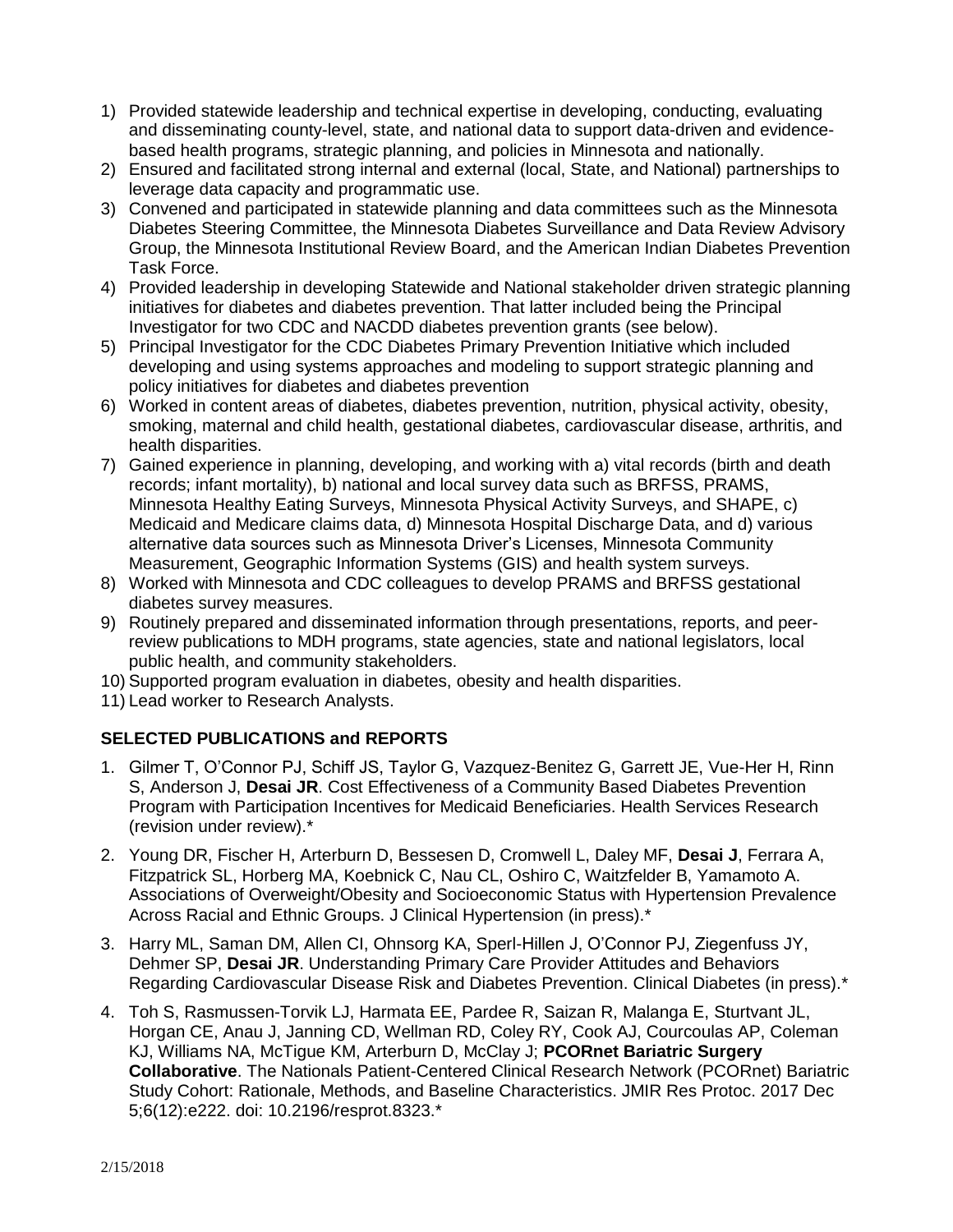- 5. Karter AJ, Lipska KJ, O'Connor PJ, Liu JY, Moffet HH, Schroeder EB, Lawrence JM, Nichols GA, Newton KM, Pathak RD, **Desai J**, Waitzfelder B, Butler MG, Thomas A, Steiner JF; SUPREME-DM Study Group. J Diabetes Complications. 2017.02.009. Epub 2017 Feb 21.\*
- 6. **Desai J**, Taylor G, Vazquez-Benitez G, Vine S, Anderson J, Garrett JE, Gilmer T, Vue-Her H, Schiff J, Rinn S, Engel K, Michael A, O'Connor PJ. Financial incentives for diabetes prevention in a Medicaid population: Study design and baseline characteristics. Contemp Clin Trials. 2017 Feb; 53: 1-10 doi:10.1016/j.cct.2016.11.007.\*
- 7. Pathak RD, Schroeder EB, Seaquist ER, Zeng C, Lafata JE, Thomas A, **Desai J**, Waitzfelder B, Nichols GA, Lawrence JM, Karter AJ, Steiner JF, Segal J, O'Connor PJ; SUPREME-DM Study Group. Severe hypoglycemia requiring medical intervention in a large cohort of adults with diabetes receiving care in U.S. integrated health care delivery systems: 2005-2011. Diabetes Care. 2016 Mar;39 (3):363-70.
- 8. **Desai JR**, Vazquez-Benitez G, Xu Z, Schroeder EB, Karter AJ, Steiner JF, Nichols GA, Reynolds K, Xu S, Newton KM, Pathak RD, Waitzfelder BE, Elston-Lafata J, Butler MG, Kirchner HL, Thomas A, O'Connor PJ. Who Must We Target Now to Minimize Future Cardiovascular Events and Total Mortality? Lessons from the SUPREME-DM Cohort Study. *Circ Cardiovasc Qual Outcomes.* 2015 Aug 25. pii: CIRCOUTCOMES.115.001717. [Epub ahead of print]
- 9. Schroeder EB, **Desai J**, Schmittdiel JA, Paolino AR, Schneider JL, Goodrich GK, Lawrence JM, Newton KM, Nichols GA, O'Connor PJ, Fitz-Randolph M, Steiner JF. An Innovative Approach to Informing Research: Gathering Perspectives on Diabetes Care Challenges From and Online Patient Community. *Interactive J Med Res.* 2015 4(2) e13 p1-14.
- 10. Schroeder EB, Powers JD, O'Connor PJ, Nichols GA, Xu S, **Desai JR**, Karter AJ, Morales LS, Newton KM, Pathak RD, Vazquez-Benitez G, Raebel MA, Butler MG, Elston-Lafata J, Reynolds K, Thomas A, Waitzfelder BE, Steiner JF. Prevalence of chronic kidney disease among individuals with diabetes in the SUPREME-DM Project, 2005-2011. *J of Diabetes and Its Complications* 2015
- 11. Vazquez-Benitez G, **Desai JR**, Xu S, Goodrich GK, Schroeder EB, Nichols GA, Segal J, Butler MG, Karter AJ, Steiner JF, Newton KM, Morales LS, Pathak RD, Thomas A, Reynolds K, Kirchner HL, Waitzfelder B, Elston Lafata J, Adibhatla R, Xu Z, O'Connor PJ. Preventable Major Cardiovascular Events Associated With Uncontrolled Glucose, Blood Pressure, and Lipids and Active Smoking in Adults With Diabetes With and Without Cardiovascular Disease: A Contemporary Analysis. *Diabetes Care*. 2015 Feb 20. [Epub ahead of print].
- 12. Schmittdiel JA, **Desai J**, Schroeder EB, Paolino AR, Nichols GA, Lawrence JM, O'Connor PJ, Ohnsorg KA, Newton KM, Steiner JF. Methods for Engaging Stakeholders in Comparative Effectiveness Research: A Patient-Centered Approach to Improving Diabetes Care. *Healthcare: Journal of Delivery Science and Innovation.* 2015*.*
- 13. Schmittdiel JA, Steiner JF, Adams AS, Dyer W, Beals J, Henderson WG, **Desai J**, Morales LS, Nichols GA, Lawrence JM, Waitzfelder B, Butler MG, Pathak RD, Hamman RF, Manson SM. Diabetes care and outcomes for American Indians and Alaska natives in commercial integrated delivery systems: a SUrveillance, PREvention, and ManagEment for Diabetes Mellitus (SUPREME-DM) study. *BMJ Open Diabetes Research & Care* 2014: Nov 17, 2(1):e000043[.PMID: 25452877.](http://www.ncbi.nlm.nih.gov/pubmed/?term=25452877)
- 14. Nichols GA, Schroeder EB, Karter AJ, Gregg EW, **Desai J**, Lawrence JM, O'Connor PJ, Xu S, Newton KM, Raebel MA, Pathak RD, Waitzfelder B, Segal J, Lafata JE, Butler MG, Kirchner HL, Thomas A, Steiner JF. Trends in Diabetes Incidence Among 7 Million Insured Adults, 2006- 2011: The SUPREME-DM Project. *American Journal of Epidemiology* 2015: Jan 1,181(1):32- 39. [PMID: 25515167.](http://www.ncbi.nlm.nih.gov/pubmed/?term=25515167)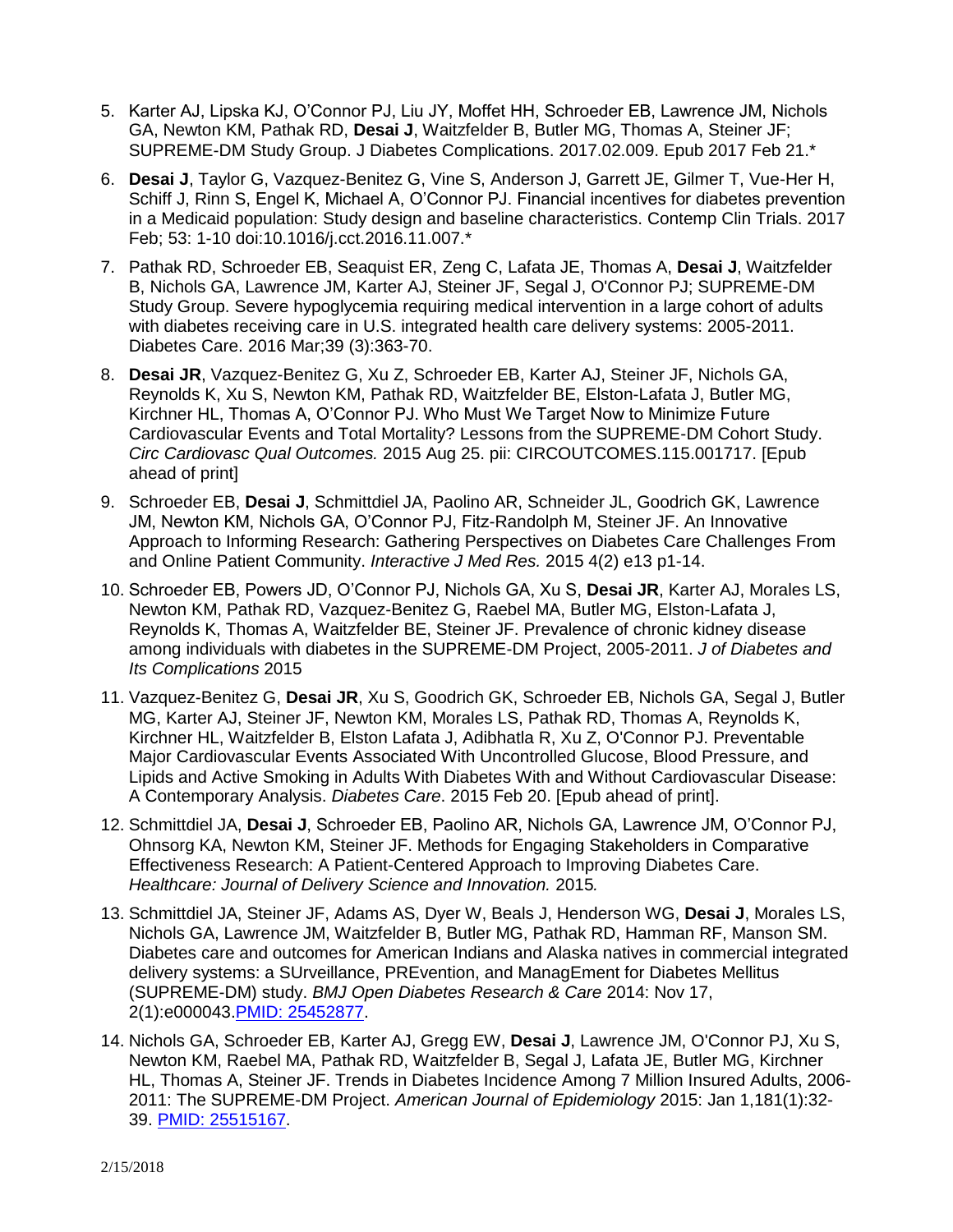- 15. O'Connor PJ, Schmittdiel JA, Pathak RD, Harris RI, Newton KM, Ohnsorg KA, Heisler M, Sterrett AT, Xu S, Dyer WT, Raebel MA, Thomas A, Schroeder EB, **Desai JR**, Steiner JF. Randomized trial of telephone outreach to improve medication adherence and metabolic control in adults with diabetes. *Diabetes Care* 2014: Dec, 37(12): 3317-3324. [PMID: 25315207.](http://www.ncbi.nlm.nih.gov/pubmed/?term=25315207%5Buid%5D)
- 16. Xu S, Schroeder EB, Shetterly S, Goodrich G, O'Connor PJ, Steiner JF, Schmittdiel J, **Desai J**, Pathak RD, Neugebauer, Butler M, Kirchner L, Rabel MA. Accuracy of Hemoglobin A1c Imputation Using Fasting Plasma Glucose in Diabetes Research Using Electronic Health Records. *Stat Optim Inf Comput* 2014; 2(2): 93-104.
- 17. **Desai J**, Pawloski PA, Sperl-Hillen JM, and O'Connor PJ. Personalized and Prioritized Diabetes Treatment Recommendations to Reduce Cardiovascular Risk. *Diabetes Management* 2014; 4(2): 105-108.
- 18. **Desai J**, Sperl-Hillen JM, and O'Connor PJ. Patient preferences in diabetes care: overcoming barriers using new strategies. *J Comparative Effectiveness Research* 2013; 2(4): 351-354. PMID:24236672.
- 19. O'Connor PJ, **Desai JR**, Butler JC, Kharbanda EO, Sperl-Hillen JM. [Current Status and Future](http://www.ncbi.nlm.nih.gov/pubmed/23225213)  [Prospects for Electronic Point-of-Care Clinical Decision Support in Diabetes Care.](http://www.ncbi.nlm.nih.gov/pubmed/23225213) Curr Diab Rep. 2012 Dec 9. [Epub ahead of print] PMCID:PMC3595375.
- 20. O'Connor PJ, Vazquez-Benitez G, Schmittdiel JA, Parker ED, Trower NK, **Desai JR**, Margolis KL, Magid DJ. [Benefits of early hypertension control on cardiovascular outcomes in patients](http://www.ncbi.nlm.nih.gov/pubmed/22966094)  [with diabetes.](http://www.ncbi.nlm.nih.gov/pubmed/22966094) Diabetes Care. 2013 Feb;36(2):322-7. doi: 10.2337/dc12-0284. Epub 2012 Sep 10. PMCID:PMC3554277.
- 21. Nichols GA, **Desai J**, Elston Lafata J, Lawrence JM, O'Connor PJ, Pathak RD, Raebel MA, Reid RJ, Selby JV, Silverman BG, Steiner JF, Stewart WF, Vupputuri S, Waitzfelder B; SUPREME-DM Study Group. Construction of a multisite DataLink using electronic health records for the identification, surveillance, prevention, and management of diabetes mellitus: the SUPREME-DM project. Prev Chronic Dis. 2012;9:E110. Epub 2012 Jun 7.PMCID: PMC3457753.
- 22. **Desai J**, Wu P, Nichols GA, Lieu TA, O'Connor PJ. Diabetes and Asthma Case Identification, Validation, and Representativeness When Using Electronic Health Data to Construct Registries for Comparative Effectiveness and Epidemiologic Research. *Medical Care* 2012*;*50(7 Suppl 1):S30-35*.* PMID:22692256.
- 23. Bishop D. O'Connor P, **Desai J**. Diabetes. In R Bronson, P Remmington, & J Davis (eds), *Chronic Disease, Epidemiology and Control, 3 ed.* Washington, D.C.: American Public Health Association (2010)
- 24. Devlin H, **Desai J**, Walaszek A. Reviewing performance of birth certificates and hospital discharge data to identify births complicated by maternal diabetes. *J Maternal and Child Health* 2009; 13(5): 660-666.
- 25. Culhane-Pera K, Moua M, DeFor T, **Desai J**, Hmong Refugee Health Coalition. Cardiovascular disease risks in Hmong refugees from impoverished Wat Tham Krabok, Thailand. *J Immigrant and Minority Health* (Online First: December, 2008).
- 26. Devlin H, **Desai J**, Gilbertson D, Holzmann G. Trends and disparities among diabetescomplicated births in Minnesota, 1993-2003. *Am J Pub Health* 2008;98:59-62.
- 27. O'Connor P, **Desai J**, Solberg LI, Reger L, et al. Randomized trial of a quality-improvement intervention to improve diabetes care in primary care settings. *Diab Care*, 2005; 28: 1890-7.
- 28. Mukhtar Q, Brody ER, Mehta P, Camponeschi J, Clark CK, **Desai J**, et al. An innovative approach to enhancing the surveillance capacity of state-based diabetes prevention and control programs: The Diabetes Indicators and Data Sources Internet Tool (DIDIT). *Prev Chron Dis,* July 2005. [www.cdc.gov/pcd/issues/2005/jul/04\\_0126.htm](http://www.cdc.gov/pcd/issues/2005/jul/04_0126.htm)
- 29. Burke JP, Forsgren J, Palumbo PJ, Bailey KR, **Desai J**, Devlin H, Leibson CL. Association of birth weight and diabetes in Rochester, Minnesota. *Diab Care*, 2004; 27: 2512-3
- 30. **Desai, J**. Commentary: State-based diabetes surveillance among minority populations. *Preventing Chronic Disease*, April 2004. [www.cdc.gov/pcd/issues/2004/apr/03\\_0030.htm.](http://www.cdc.gov/pcd/issues/2004/apr/03_0030.htm)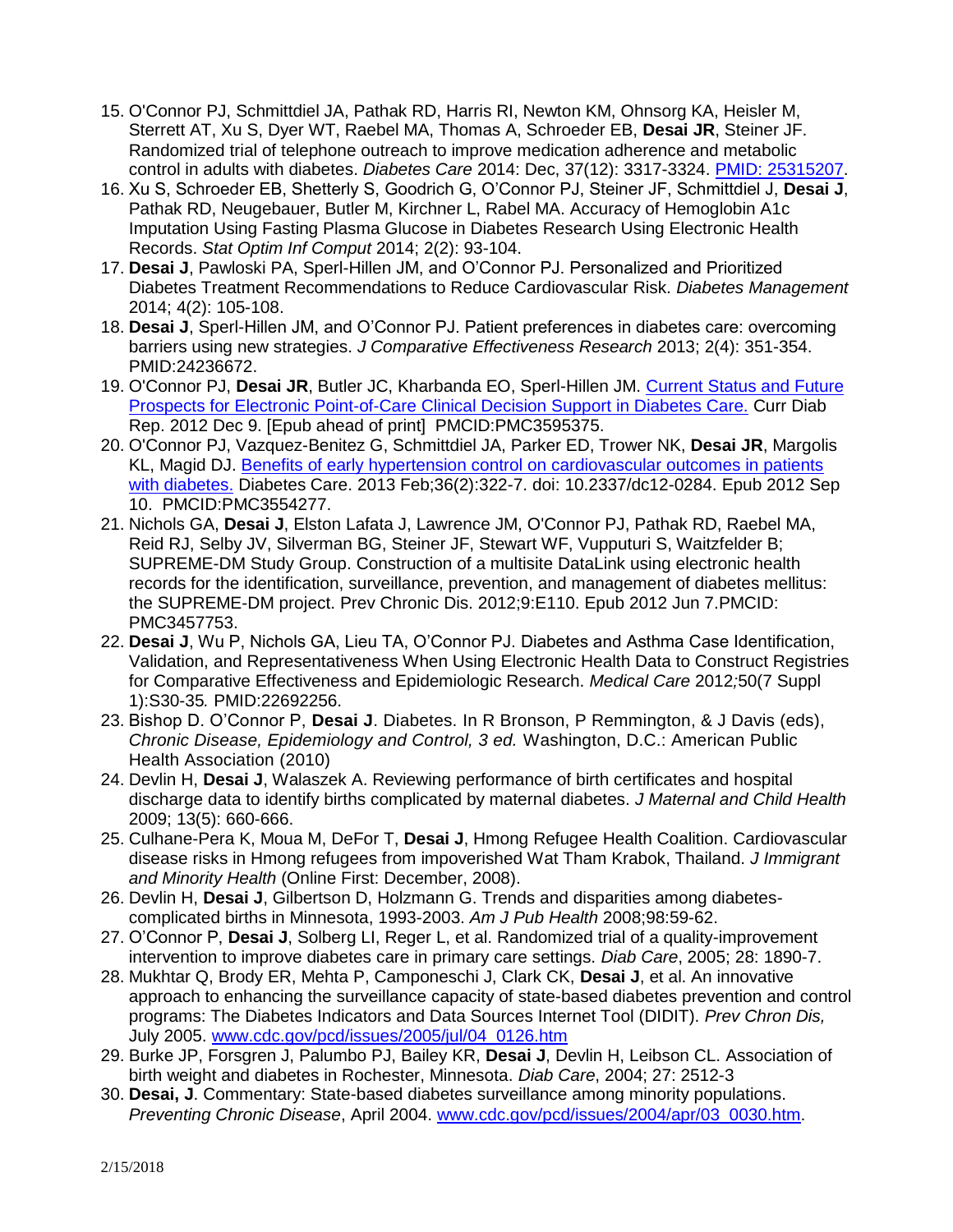- 31. Solberg, LI, **Desai J**, O'Connor PJ, Bishop DB, Devlin HM. Diabetic patients who smoke: are they different? *Annals of Family Medicine* 2004; 2:26-32.
- 32. **Desai J**, Solberg LI, Clark C, Reger L, Pearson T, Bishop D, Roberts M, Sniegowski R, O'Connor P. Improving diabetes care and outcomes: the secondary benefits of a public health – managed care research collaboration. *J Public Health Management Practice*, 2003, November (Suppl), S44-S51.
- 33. **Desai J,** Geiss L, Mukhtar Q, Harwell T, Benjamin S, Bell R, Tierney E. Public Health Surveillance of Diabetes in the United States. *J Public Health Management Practice*, 2003, November (Suppl), S36-S43.
- 34. O'Connor P, **Desai J**, Solberg L, Rush WA, Bishop D. Variation in diabetes care by age: opportunities for customization of care. *BMC Family Practice* 11/2003; 4:16. DOI:10.1186/1471-2296-4-16.
- 35. **Desai J** and Devlin H. *Diabetes in Minnesota.* Minnesota Department of Health, St. Paul MN, October, 2003. Available at [http://www.health.state.mn.us/diabetes/mndiabetes.html.](http://www.health.state.mn.us/diabetes/mndiabetes.html)
- 36. O'Connor P, **Desai J**, Rush WA, Cherney LM, Solberg LI, Bishop DB. Is having a regular provider of care related to intensity of care and glycemic control? *J Family Practice* 1998; 47(4): 290-7.
- 37. Gilbertson D, Arneson T, **Desai J**, Roesler J, Bluhm J, Clark C, Bishop D. Diabetes-related Amputations of Lower Extremities in the Medicare Population – Minnesota, 1993-1995. *MMWR*, 1998; 47(31): 649-652.
- 38. Cobb MN, **Desai J**, Brown LS, Zannikos PN, Rainey PM. The effect of fluconazole on the clinical pharmokinetics of methodone. *Clinical Pharmacology and Therapeutics* 1998; 63(6): 655-62.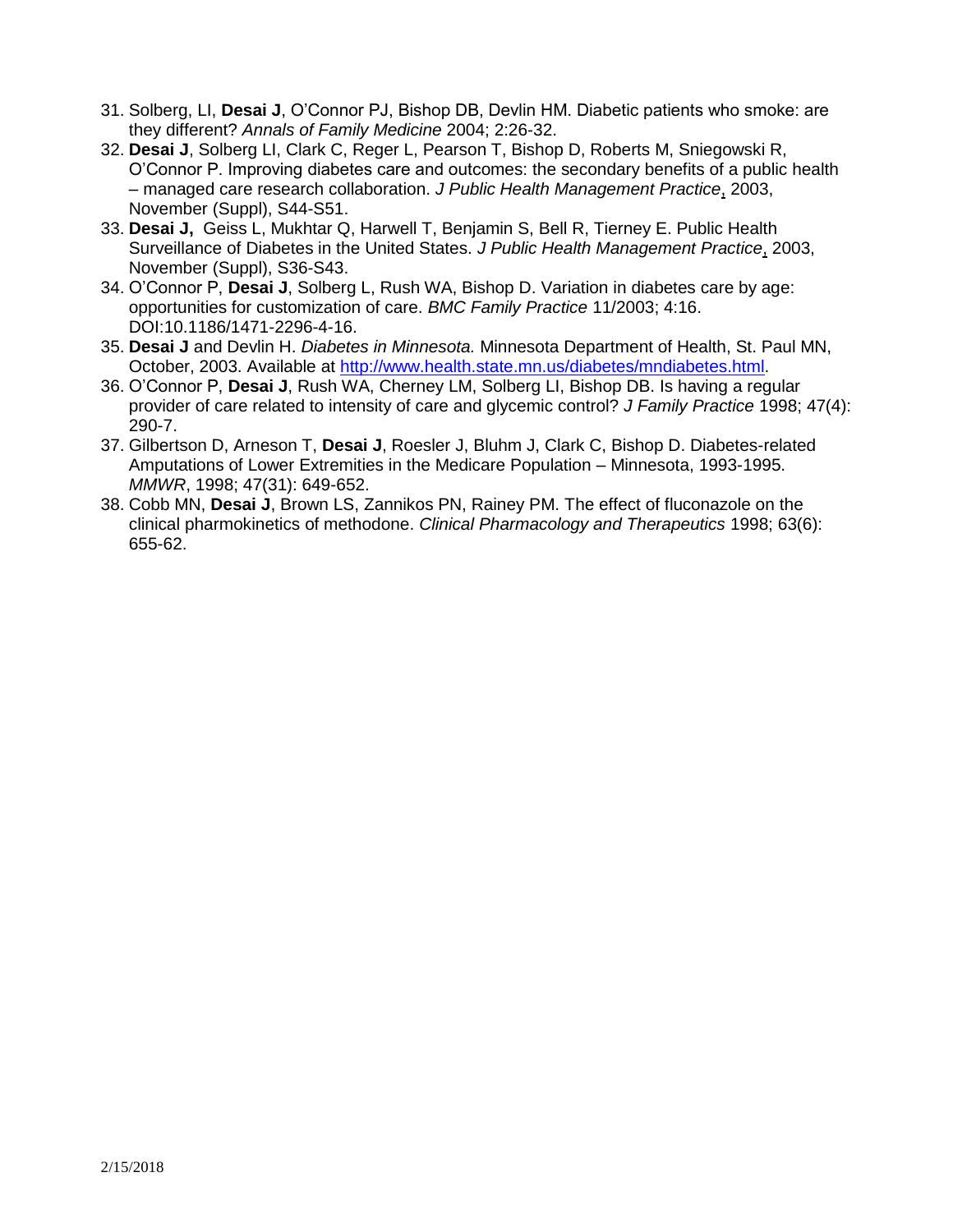### **SELECTED PRESENTATIONS/POSTERS**

- 1. Neugebauer RS, Reynolds K, Schroeder EB, Schmittdiel JA, **Desai JR (presenter)**, Ho M, Pimentel N, Vazquez-Benitez G, Anderson JP, Dyer W, Loes LM, O'Connor PJ. Impact of Human Versus Analog Insulins on Mortality and Occurrence of Myocardial Infarction. 3rd Cardiovascular Outcome Trial Summit of the Diabetes and Cardiovascular Disease EASD Study Group. October 26-27, 2017 Munich, Germany (presentation).\*
- 2. **Desai J (presenter)**, Taylor G, Vazquez-Benitez G, Vine S, Anderson J, Garrett JE, Gilmer T, Vue-Her H, Schiff J, Rinn S, Engel K, O'Connor PJ. Do Financial Incentives Improve Diabetes Prevention Program Outcomes among Medicaid Beneficiaries? The We Can Prevent Diabetes Study. Academy Health Annual Research Meeting. June 27, 2017 New Orleans, Louisiana (presentation).\*
- 3. Vazquez-Benitez G, Taylor G, Vine S, Anderson J, Garrett JE, Gilmer T, Vue-Her H, Schiff J, Rinn S, Engel K, Michael A, Becker M, O'Connor PJ, **Desai J**. What Factors Facilitate Weight Loss among Medicaid Beneficiaries Participating in the Diabetes Prevention Program? 77<sup>th</sup> Scientific Sessions American Diabetes Association. June 9-13, 2017 San Diego, California (poster).\*
- 4. O'Connor PJ, **Desai J**, Ekstrom H. Extending a Single Outpatient Clinical Decision Support System to Include Multiple Clinical Domains and Multiple Medical Groups: Lessons from the Field. 2017 Health Care Systems Research Network. March 21-23, 2017 San Diego, California (panel presentation).\*
- 5. Sperl-Hillen J, O'Connor PJ, **Desai J**, Margolis K, Ekstrom H, Crain L. Aspirin for Primary Prevention of Atherosclerotic Cardiovascular Disease: Challenges to Appropriate Use*.* 2017 Health Care Systems Research Network. March 21-23, 2017 San Diego, California (poster).\*
- 6. Vazquez-Benitez G, **Desai J**, Taylor G, Vine S, Anderson J, Garrett JE, Gilmer T, Vue-Her H, Schiff J, Rinn S, Engel K, Michael A, Becker M, O'Connor PJ. What Factors Facilitate Weight Loss among Medicaid Beneficiaries Participating in the Diabetes Prevention Program? 2017 Health Care Systems Research Network. March 21-23, 2017 San Diego, California (poster).\*
- 7. Vine S, Taylor G, Engel K, Vue-Her H, Garrett J, Rinn S, **Desai J**, Anderson J, Vazquez-Benitez G, Schiff J. Engage, Educate, and Sustain: Delivery of an Evidence-based Diabetes Prevention Program by Community Health Workers. 2016 American Public Health Association Conference. November 1, 2016. Denver, CO. (Presentation)
- 8. **Desai JR**, G Vazquez-Benitez, EB Schroeder, JM Lawrence, B Waitzfelder, L Morales, G Nichols, AJ Karter, JF Steiner, K Coleman, K Newton, R Pathak, J Lafata, J Segal, P O'Connor. All is Not Equal ... or Is It?: Targeting Uncontrolled Cardiovascular Risk Factors in Racial and Ethnic Populations to Prevent Major Cardiovascular Events. European Association for the Study of Diabetes. Sept 10-14, 2016. Munich, Germany (Presentation)
- 9. Crain AL, Sperl-Hillen JM, O'Connor PJ, **Desai JR**, Margolis KL, Ekstrom HL. Overuse and underuse of aspirin for primary prevention of cardiovascular disease in people with diabetes. Oral presentation at the 52nd European Association for the Study of Diabetes (EASD) Annual Meeting. September 12-16, 2016. Munich, Germany (Presentation).
- 10. **Desai JR**, Taylor G, Vazquez Benitez G, Vine S, Anderson JD, Garrett JE, Rinn S, Vue-Her H,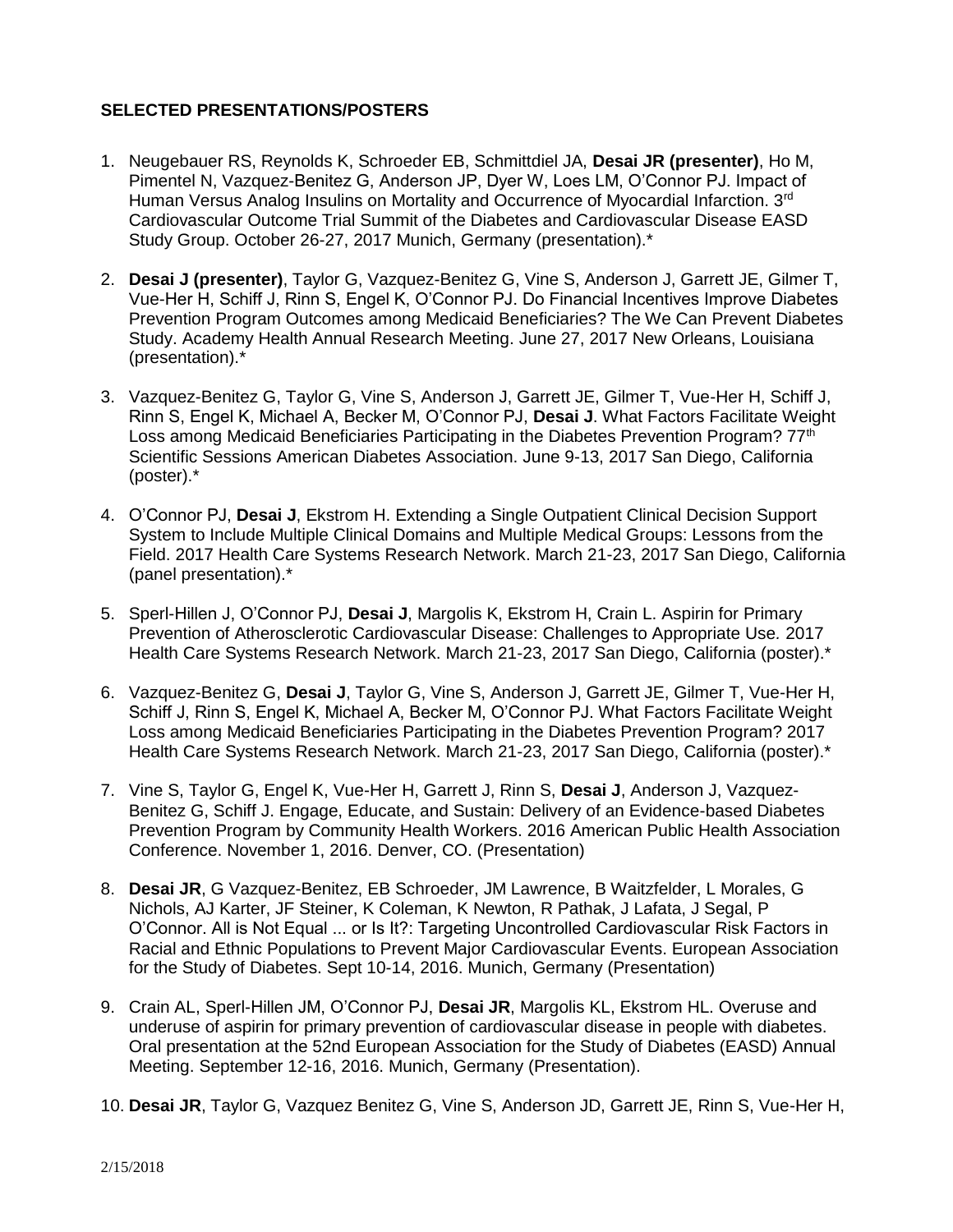Becker MT, Schiff J, O'Connor PJ. Can financial incentives prevent diabetes in a low income population? American Diabetes Association's 76th Scientific Sessions. June 10 – 14, 2016. New Orleans, LA. (Presentation)

- 11. O'Connor PJ, Sperl-Hillen JM, Crain AL, Margolis KL, **Desai JR**. Recent trends in CV risk factor control and CV risk in adults with diabetes. Oral Presentation. 2016 European Diabetes Epidemiology Group Annual Meeting. April 16 – 19, 2016. Kildare, Ireland. (Presentation)
- 12. O'Connor PJ, Sperl-Hillen JM, **Desai JR**. Using CV Wizard to Reduce CV Risk in Adults. Geek Talk, Center for Medicaid and Medicare Innovation. March 23rd, 2016. Baltimore MD. (Presentation)
- 13. **Desai J**, Vazquez-Benitez G, O'Connor PJ. How to Minimize Future CV Events and Total Mortality in Adults with Diabetes: Lessons from the 10,000,000 person-year SUPREM Cohort Study. ADA 75th Scientific Sessions, Boston, MA. June 5-9, 2015. (Presentation)
- 14. Vazquez-Benitez G, **Desai JR**, Schmittdiel JA, Lawrence JM, Newton KM, O'Connor PJ. Are Composite Measures of Diabetes Quality of Care Associated with Major CV Events. ADA 75th Scientific Sessions, Boston, MA. June 5-9, 2015. (Poster)
- 15. Lawrence JM, Sidell M, Li X, **Desai J**, O'Connor PJ, Schmittdiel JA. Timing and Impact of Transition from Pediatric to Adult Care on Glycemic Control among Adolescents and Young Adults with Diabetes. International Society for Pediatric and Adolescent Diabetes. September 2014. (Poster)
- 16. **Desai J**, Benitez GV, O'Connor PJ. Surveillance, PREvention, and ManagEment of Diabetes Mellitus (SUPREME-DM): Trends in Myocardial Infarction, Stroke, Heart Failure, and All-Cause Mortality in Patients With and Without Diabetes, 2005 – 2011. HMORN Research Conference. April, 2014. (Presentation)
- 17. Lawrence JM, Donahoo WT, Raebel MA, **Desai J**, Ferrara A, Bennett WT, Zhang JL, Newton KM. Perception of Risk for Developing Type 2 Diabetes (T2D) among Women with Recent Gestational Diabetes Mellitus (GDM). American Diabetes Association Scientific Sessions, June 2013. (Poster)
- 18. **Desai J**. SUPREME-DM: The Diabetes DataLink. Practical Applications, Challenges, and Opportunities: How Registries Can Help Support a Learning Healthcare System. October 2012. (Presentation)
- 19. **Desai J**. Multi-site Diabetes Registry Using Electronic Health Records: Identification, Validation, and Representativeness. Electronic Data Methods Forum Symposium, Health Services Research Conference. June 2012. (Presentation)
- 20. Lawrence JL, **Desai J**, O'Connor PJ, Schroeder EB, Vupputuri S, Reid RJ, Steiner JF, Nichols GA. Use of Electronic Health Records to Estimate 5-year Incidence of Diabetes Among Health Maintenance Organization (HMO) Members < 20 Years of Age: The SUPREME-DM Project. *Pediatric Diabetes* 2012; 13 (Suppl 17): 43. (Presentation)
- 21. **Desai J**. Diabetes Systems Dynamics Model. University of Minnesota Systems Dynamics Interest Group, September 2009 (presentation).
- 22. **Desai J**, Pereira M, Harnack L, Lytle L, Mueller N. Comparative Validation of an Internet-based Dietary Assessment (VIDA). 7th International Conference on Dietary and Activity Assessment, June 2009 (presentation).
- 23. **Desai J**, Mays R, Devlin H, Salem N. Diabetes Prevention in Minnesota: A Multi-level Systems Approach. CDC Diabetes Translation Conference, April 2009 (presentation).
- 24. Walaszek A, Frohnert B, Devlin H, **Desai J**. Assessing Pregnancies Complicated by Diabetes: The Pregnancy Risk Assessment Monitoring System (PRAMS) Compared to Birth Certificates. CDC Diabetes Translation Conference, 2008. (Poster)
- 25. **Desai J**, Salem N, He G, Beagan B, Roche D, Muhtar Q. Diabetes Primary Prevention Initiative: Surveillance Focus Area. CDC Diabetes Translation Conference, May 2008.